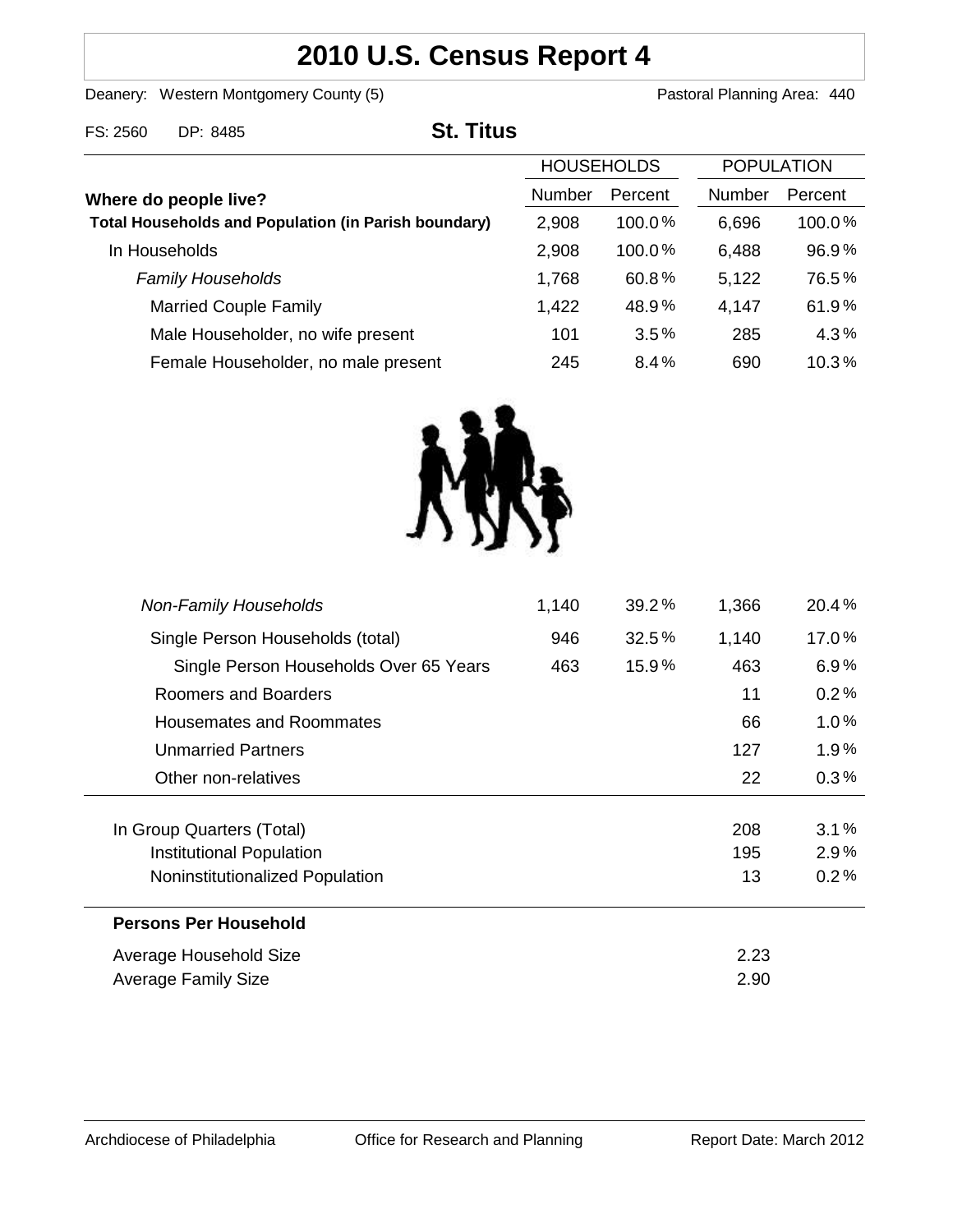# **2010 U.S. Census Report 4**

Deanery: Western Montgomery County (5) Deanery: Western Montgomery County (5)

FS: 2560 DP: 8485 **St. Titus**

|                                                      | <b>POPULATION</b> |         |
|------------------------------------------------------|-------------------|---------|
| Where do Children - Under Age 18 Live?               | Number            | Percent |
| Total Children - Under Age 18 (in Parish boundary)   | 1,064             | 100.0%  |
| In Households                                        | 1,064             | 100.0%  |
| Householder or spouse is under 18                    | 0                 | 0.0%    |
| With Related:                                        |                   |         |
| Married-Couple Family                                | 799               | 75.1%   |
| Male Householder, No Wife Present                    | 51                | 4.8%    |
| Female Householder, No Husband Present               | 110               | 10.3%   |
| <b>Other Related Householder</b>                     | 14                | 1.3%    |
| <b>With Non-Relatives</b>                            | 10                | 1.0%    |
| <b>Grandparent Householder</b>                       | 80                | 7.5%    |
| In Group Quarters                                    | 0                 | 0.0%    |
| Institutionalized population                         | 0                 | 0.0%    |
| Noninstitutionalized population                      | 0                 | 0.0%    |
| Where do Adults - Age 65 and Older - Live?           |                   |         |
| Total Adults - Age 65 and Older (in Parish boundary) | 1,479             | 100.0%  |
| In Households                                        | 1,349             | 91.2%   |
| Family Households:                                   | 844               | 57.0%   |
| Is Householder or Spouse                             | 752               | 50.9%   |
| With Other Relative Householder                      | 13                | 0.9%    |
| With Non-Related Householder                         | 1                 | 0.1%    |
| is Parent                                            | 57                | 3.8%    |
| is Parent-in-Law                                     | 21                | 1.4%    |
| In Non-family Households:                            | 505               | 34.1%   |
| Male Living Alone                                    | 130               | $8.8\%$ |
| Male not Living Alone                                | 11                | 0.7%    |
| Female Living Alone                                  | 333               | 22.5%   |
| Female not Living Alone                              | 13                | 0.9%    |
| Other                                                | 18                | 1.2%    |
| In Group Quarters                                    | 131               | 8.8%    |
| Institutionalized population                         | 128               | 8.7%    |
| Noninstitutionalized population                      | $\overline{2}$    | 0.2%    |
| Housing Units in the Parish boundary                 |                   |         |
| <b>Total Housing Units</b>                           | 3,090             | 100.0%  |
| Occupied                                             | 2,908             | 94.1%   |
| Owner-Occupied                                       | 2,006             | 64.9%   |
| Renter-Occupied                                      | 902               | 29.2%   |
| Vacant                                               | 182               | 5.9%    |

Archdiocese of Philadelphia **Office for Research and Planning** Report Date: March 2012